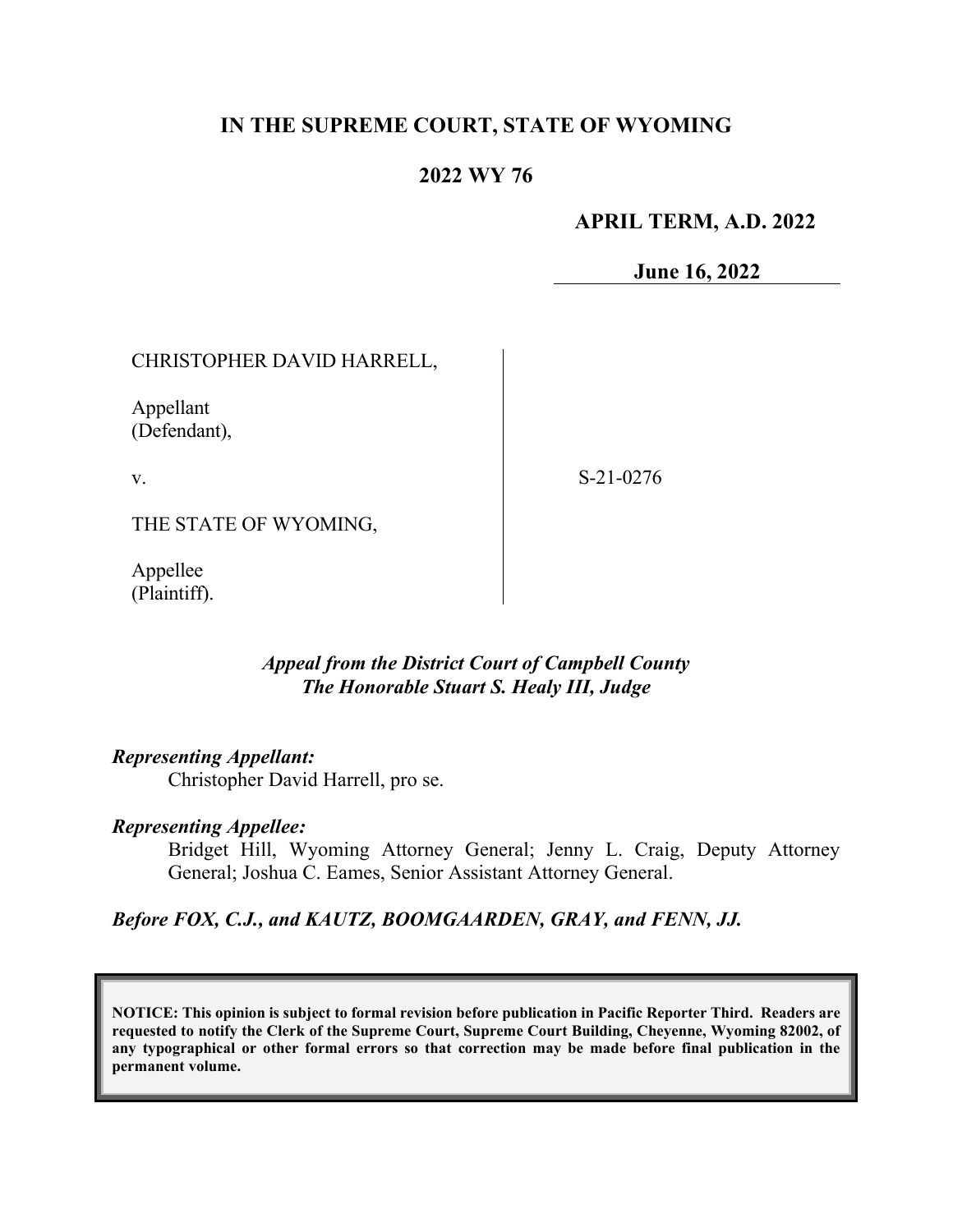### **GRAY, Justice.**

[¶1] Christopher David Harrell was convicted on three counts of first-degree sexual assault, one count of kidnapping, and one count of aggravated assault and battery. We affirmed his conviction on appeal. *Harrell v. State*, 2011 WY 129, ¶ 1, 261 P.3d 235, 236 (Wyo. 2011). In 2021, Mr. Harrell filed a motion to correct an illegal sentence arguing that his sentence violated double jeopardy. The district court concluded that Mr. Harrell's claims were barred by res judicata and failed on the merits. Mr. Harrell appeals the district court's denial of his motion. We affirm.

### *ISSUE*

[¶2] Did the district court properly conclude that Mr. Harrell's double jeopardy claim was barred by res judicata?

## *FACTS*

[¶3] The facts underlying Mr. Harrell's conviction are set forth in *Harrell*, 261 P. 3d 235 and need not be repeated here. On appeal, we affirmed Mr. Harrell's convictions and sentences of ten to fifty years on each of three counts of first-degree sexual assault to run consecutively; twenty years to life on one count of kidnapping to run consecutive to the three sexual assault sentences; and eight to ten years on one count of aggravated assault and battery to run concurrent to the first sexual assault sentence. *Harrell*, ¶¶ 1, 5, 261 P.3d at 236–37. Mr. Harrell subsequently filed two petitions for post-conviction relief, one in 2012 and the other in 2020. Both petitions were dismissed by the district court, and we denied his petitions for review on those dismissals.

[¶4] In 2021, Mr. Harrell filed a motion to correct an illegal sentence claiming his sentence violated double jeopardy because at least one of his first-degree sexual assaults merged with his kidnapping conviction and sentence. The district court denied his motion finding Mr. Harrell's claims were barred by res judicata and his sentence did not violate double jeopardy.

## *DISCUSSION*

## *I. Mr. Harrell's motion to correct an illegal sentence is barred by res judicata.*

## **A. Standard of Review**

[¶5] "We review the denial of a motion to correct an illegal sentence for an abuse of discretion." *Best v. State*, 2022 WY 25, ¶ 5, 503 P.3d 641, 643 (Wyo. 2022) (citing *Baker v. State*, 2011 WY 123, ¶ 10, 260 P.3d 268, 271 (Wyo. 2011)); *see also Tucker v. State*, 2015 WY 65, ¶ 9, 349 P.3d 987, 988 (Wyo. 2015). But "[w]e review whether a sentence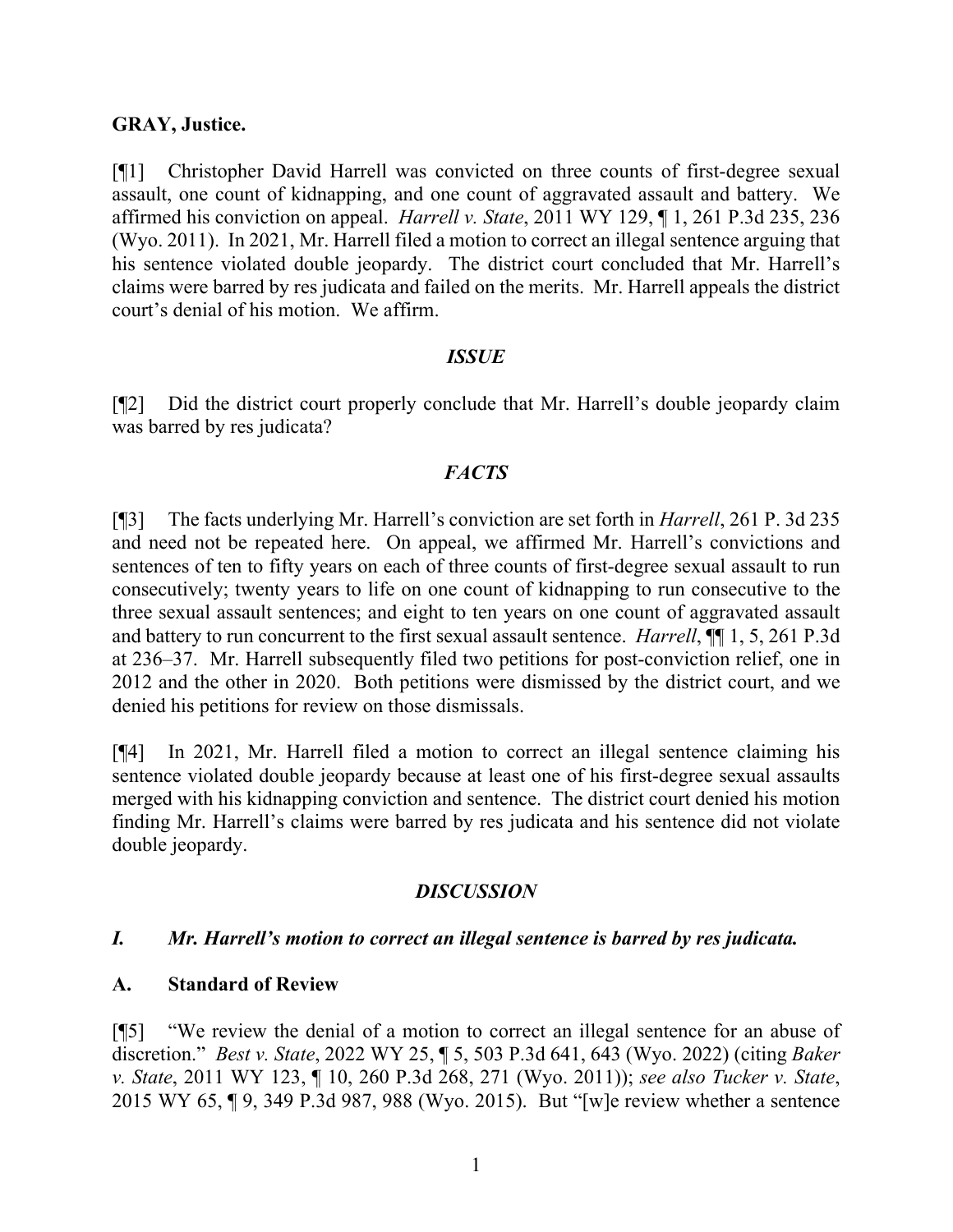is illegal and whether res judicata bars a motion to correct an illegal sentence de novo." *Majhanovich v. State*, 2021 WY 135, ¶ 7, 499 P.3d 995, 997 (Wyo. 2021) (citing *Russell v. State*, 2021 WY 9, ¶ 9, 478 P.3d 1202, 1204 (Wyo. 2021)).

# **B. Analysis**

[¶6] As his only issue, Mr. Harrell claims a double jeopardy violation. He contends that Wyo. Stat. Ann.  $\S 6$ -2-20[1](#page-2-0)(d),<sup>1</sup> which sets out the maximum penalty for kidnapping, adds an element to the offense of kidnapping—substantial harm. He submits that his kidnapping conviction merged with his sexual assault conviction because the sexual assault was the substantial harm element of the kidnapping conviction. Mr. Harrell also asserts res judicata does not apply when his appointed attorneys were ineffective in failing to raise double jeopardy in earlier proceedings, and because a W.R.Cr.P. 35 motion to correct can be made at any time. We address Mr. Harrell's res judicata arguments first.

[¶7] "*Res judicata* bars litigation of issues that were or could have been determined in a prior proceeding." *Goetzel v. State*, 2019 WY 27, ¶ 11, 435 P.3d 865, 868 (Wyo. 2019) (*Goetzel II*) (citing *Nicodemus v. State*, 2017 WY 34, ¶ 11, 392 P.3d 408, 411 (Wyo. 2017)).

[¶8] Mr. Harrell's argument that res judicata is inapplicable because a W.R.Cr.P. 35 motion to correct can be made at any time is foreclosed by our precedent. In *Goetzel I*, we said:

> W.R.Cr.P. 35(a) allows a court to correct an illegal sentence "at any time." However:

> > Our precedent is clear that the principle of *res judicata* may be applied to claims brought pursuant to W.R.Cr.P. 35(a). *See, e.g.*, *Hamill v. State*, 948 P.2d 1356, 1358– 59 (Wyo. 1997). In *Hamill*, we rejected the appellant's argument that, because Rule 35 states that a motion to correct an illegal sentence may be brought at any time, it is not subject to bar under the doctrine of *res judicata*. *Id.*

*Goetzel v. State*, 2017 WY 141, ¶ 7, 406 P.3d 310, 311 (Wyo. 2017) (*Goetzel I*) (quoting *Gould v. State*, 2006 WY 157, ¶ 14, 151 P.3d 261, 266 (Wyo. 2006)); *see also* 

<span id="page-2-0"></span><sup>&</sup>lt;sup>1</sup> Wyo. Stat. Ann. § 6-2-201(d) provides, "If the defendant does not voluntarily release the victim substantially unharmed and in a safe place prior to trial, kidnapping is a felony punishable by imprisonment for not less than twenty (20) years or for life . . . ." Under Wyo. Stat. Ann. § 6-2-201(c), the penalty is decreased if a defendant releases the victim "substantially unharmed."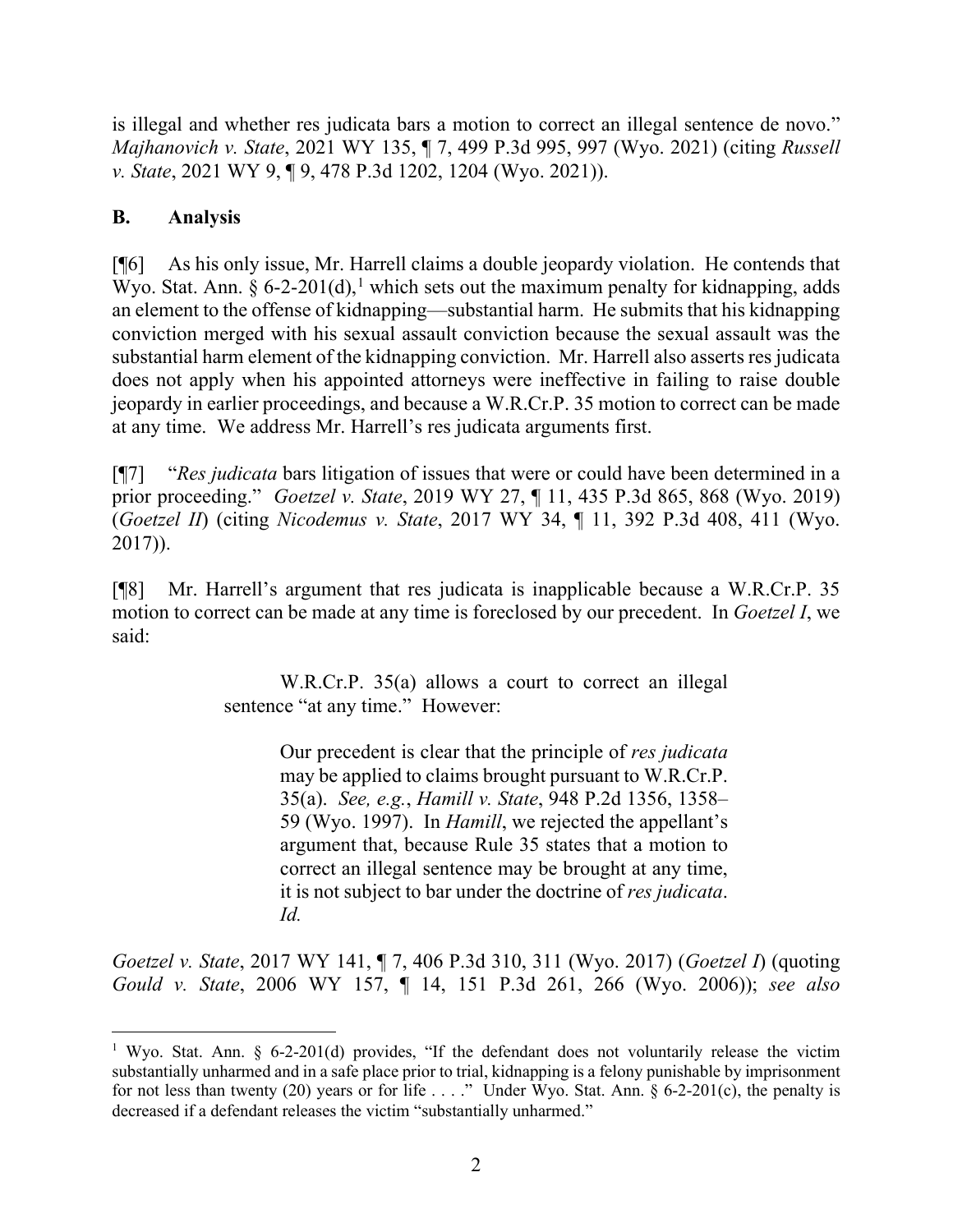*Majhanovich*, **[8, 499 P.3d at 997 ("Motions to correct illegal sentences are subject to res** judicata." (citing *Russell*, ¶ 11, 478 P.3d at 1205)). Mr. Harrell's argument that the doctrine of res judicata does not apply to a claim brought under W.R.Cr.P. 35 is without merit.

[¶9] Next, Mr. Harrell asserts that his attorneys were ineffective in failing to raise his double jeopardy claims in earlier proceedings. He maintains that his attorneys' alleged ineffectiveness excuses his failure to raise the issue earlier. Generally, "[w]e have recognized that application of the *res judicata* bar to a claim is discretionary, and we will not apply the bar if good cause is shown for the defendant's failure to raise his claim in prior proceedings." *Hicks v. State*, 2018 WY 15, ¶ 15, 409 P.3d 1256, 1259 (Wyo. 2018) (citing *Goetzel I*, ¶ 10, 406 P.3d at 312; *Nicodemus*, ¶ 12, 392 P.3d at 411–12). In *Ferguson*, the appellant made an argument nearly identical to the one Mr. Harrell raises here—that ineffective assistance of counsel may constitute "good cause" for failure to raise an issue in an earlier proceeding. *Ferguson v. State*, 2013 WY 117, ¶ 12, 309 P.3d 831, 834 (Wyo. 2013). In *Ferguson*, we said that "Failing to recognize the factual or legal basis for a claim or failing to raise a claim despite recognizing it does not constitute good cause for not bringing an issue to the court's attention." *Id.* ¶ 12, 309 P.3d at 834 (quoting *Winstead v. State*, 2011 WY 137, ¶ 12, 261 P.3d 743, 746 (Wyo. 2011), *overruled in part on unrelated grounds by Sweets v. State*, 2013 WY 98, ¶ 2, 307 P.3d 860, 863 n.1 (Wyo. 2013)).

[¶10] We then analyzed Mr. Ferguson's ineffective assistance of counsel claim. Finding no deficient performance by Mr. Ferguson's counsel, we said:

> [E]ven if we were to hold that good cause for failure to raise an issue in an earlier proceeding could be established by a showing of ineffective assistance of counsel, we would be unable to find that [Mr. Ferguson] has satisfied his burden.

> In order to demonstrate ineffective assistance of counsel, Appellant must show that (1) counsel's performance was deficient, and that (2) counsel's deficient performance prejudiced the defense. *Gleason v. State*, 2002 WY 161, ¶ 44, 57 P.3d 332, 346–47 (Wyo. 2002). The failure to make the required showing of either deficient performance or prejudice will result in a finding that counsel was not ineffective. *Osborne v. State*, 2012 WY 123, ¶ 19, 285 P.3d 248, 252 (Wyo. 2012).

*Ferguson*, ¶¶ 12–13, 309 P.3d at 834. It is axiomatic that to establish ineffective assistance of counsel, Mr. Harrell must first demonstrate error, and so we turn to Mr. Harrell's double jeopardy claim.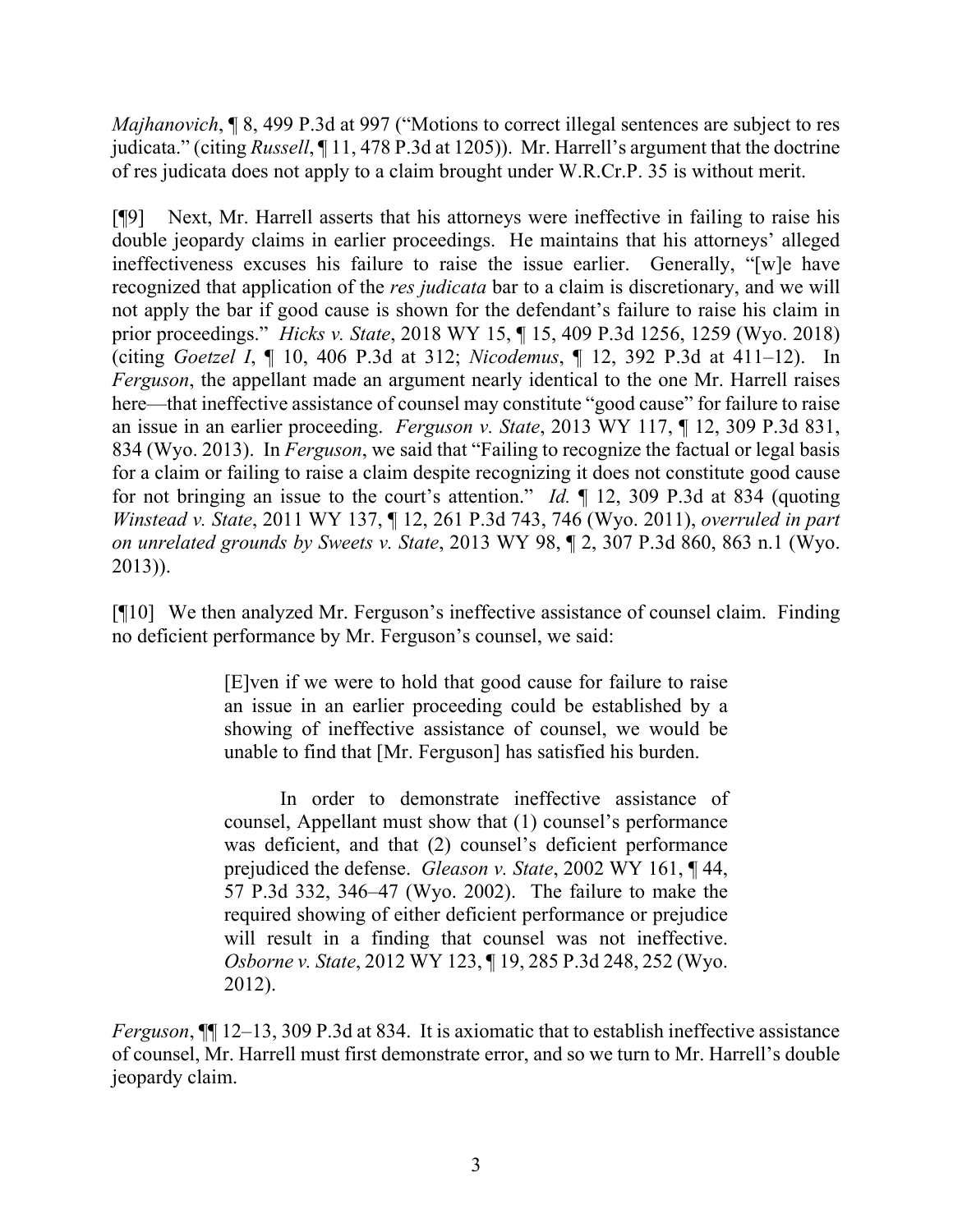[¶11] Mr. Harrell contends that the elements of first-degree sexual assault were included in the "substantially harmed" element of his kidnapping sentence because the sexual assaults were substantial harm, and therefore, he was sentenced twice for the same crime. As a result, he asserts his sentence violates double jeopardy under the Fifth Amendment to the United States Constitution and Article 1, Section 11 of the Wyoming Constitution which both "provide that a person cannot be placed twice in jeopardy of . . . punishment for the same criminal offense." *King v. State*, 2017 WY 129, ¶ 11, 403 P.3d 1070, 1073 (Wyo. 2017).

[¶12] To determine whether sentences should be merged, we apply the same elements test first articulated in *Blockburger v. United States*, 284 U.S. 299, 304, 52 S.Ct. 180, 182, 76 L.Ed. 306 (1932). *See Sweets*, ¶¶ 49–50, 307 P.3d at 875–76 (adopting the same elements test to determine whether convictions and sentences should merge for purposes of double jeopardy); *Webb v. State*, 2017 WY 108, ¶ 45, 401 P.3d 914, 929 (Wyo. 2017). Double jeopardy is not violated under the same elements test "if each crime 'requires proof of an element that the other does not.'" *Winters v. State*, 2019 WY 76, ¶ 101, 446 P.3d 191, 221 (Wyo. 2019) (quoting *Jones v. State*, 2016 WY 110, ¶ 15, 384 P.3d 260, 264 (Wyo. 2016)).

[¶13] In applying the same elements test, "we look only to the language used by the legislature to describe the elements which must be proven to bring a particular defendant's specific conduct within the reach of the statute." *Winters*, ¶ 101, 446 P.3d at 221 (quoting *Jones*,  $\int$  12, 384 P.3d at 264). The legislature defined the crime of kidnapping as:

> (a) A person is guilty of kidnapping if he unlawfully removes another from his place of residence or business or from the vicinity where he was at the time of the removal, or if he unlawfully confines another person, with the intent to:

> > (i) Hold for ransom or reward, or as a shield or hostage;

(ii) Facilitate the commission of a felony; or

(iii) Inflict bodily injury on or to terrorize the victim or another.

(b) A removal or confinement is unlawful if it is accomplished:

(i) By force, threat or deception; or

(ii) Without the consent of a parent, guardian or other person responsible for the general supervision of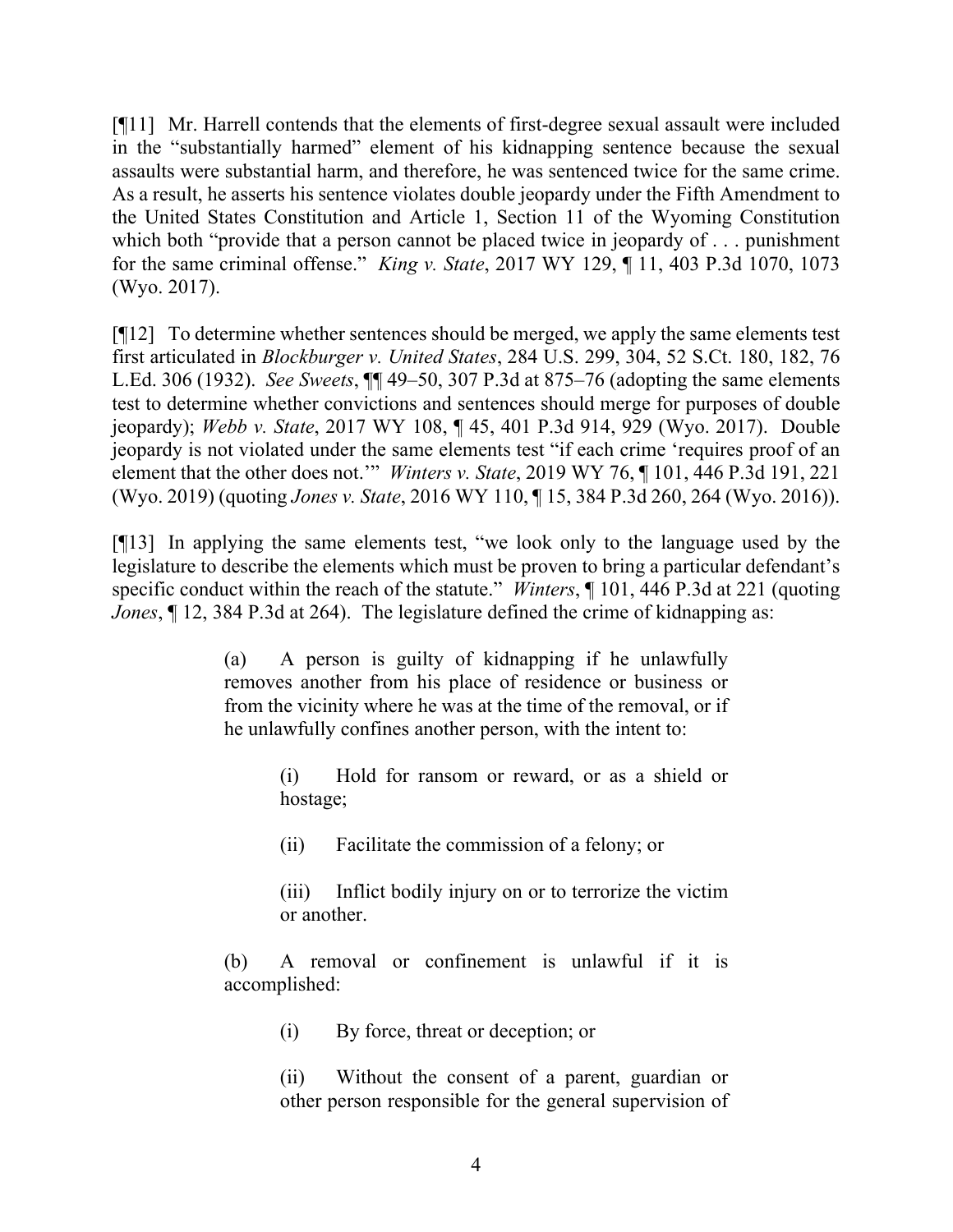an individual who is under the age of fourteen (14) or who is adjudicated incompetent.

(c) If the defendant voluntarily **releases the victim substantially unharmed** and in a safe place prior to trial, kidnapping is a felony punishable by imprisonment for not more than twenty (20) years.

(d) If the defendant **does not voluntarily release the victim substantially unharmed** and in a safe place prior to trial, kidnapping is a felony punishable by imprisonment for not less than twenty (20) years or for life except as provided in W.S. 6-2-101.

Wyo. Stat. Ann. § 6-2-201 (LexisNexis 2021) (emphasis added).

[¶14] The elements of kidnapping are described in Wyo. Stat. Ann. § 6-2-201(a) and (b). *Rathbun v. State*, 2011 WY 116, ¶ 25, 257 P.3d 29, 37–38 (Wyo. 2011). Subsection (c) and (d) do not contain elements. Subsection (c) "describes mitigating conduct subsequent to the kidnapping that may allow for a reduced sentence." *Id.* (citing *Loomer v. State*, 768 P.2d 1042, 1046–47 (Wyo. 1989)). Kidnapping is one crime "for which the maximum sentence is as stated in Subsection (d)." *Id.* ¶ 30, 257 P.3d at 39. Neither subsection (c) or (d) adds or subtracts elements to the offense of kidnapping.

[¶15] The elements of kidnapping are: (1) the defendant unlawfully confines another person, and (2) with the intent to inflict bodily injury on or to terrorize the victim or another. Wyo. Stat. Ann. § 6-2-201(a)(iii). Unlawful confinement is accomplished by force, threat, or deception. Wyo. Stat. Ann. § 6-2-201(b)(i). The elements of first-degree sexual assault are: (1) the defendant inflicts sexual intrusion on a victim; (2) the defendant causes submission of the victim by threat of death or serious bodily injury; and (3) the victim reasonably believes that the defendant had the present ability to execute those threats. Wyo. Stat. Ann. § 6-2-302(a)(ii). Applying the same elements test, first-degree sexual assault and kidnapping each require proof of an element that the other does not. Firstdegree sexual assault requires sexual intrusion. Kidnapping does not. Kidnapping requires the unlawful confinement of the victim. First-degree sexual assault does not. Mr. Harrell's claim of double jeopardy is without merit.

[¶16] Where there is no error, there is no basis to claim ineffective assistance of counsel. As in *Ferguson*, even if we were to hold that ineffective assistance of counsel establishes good cause for failure to raise an issue in an earlier proceeding, Mr. Harrell has not established good cause here.